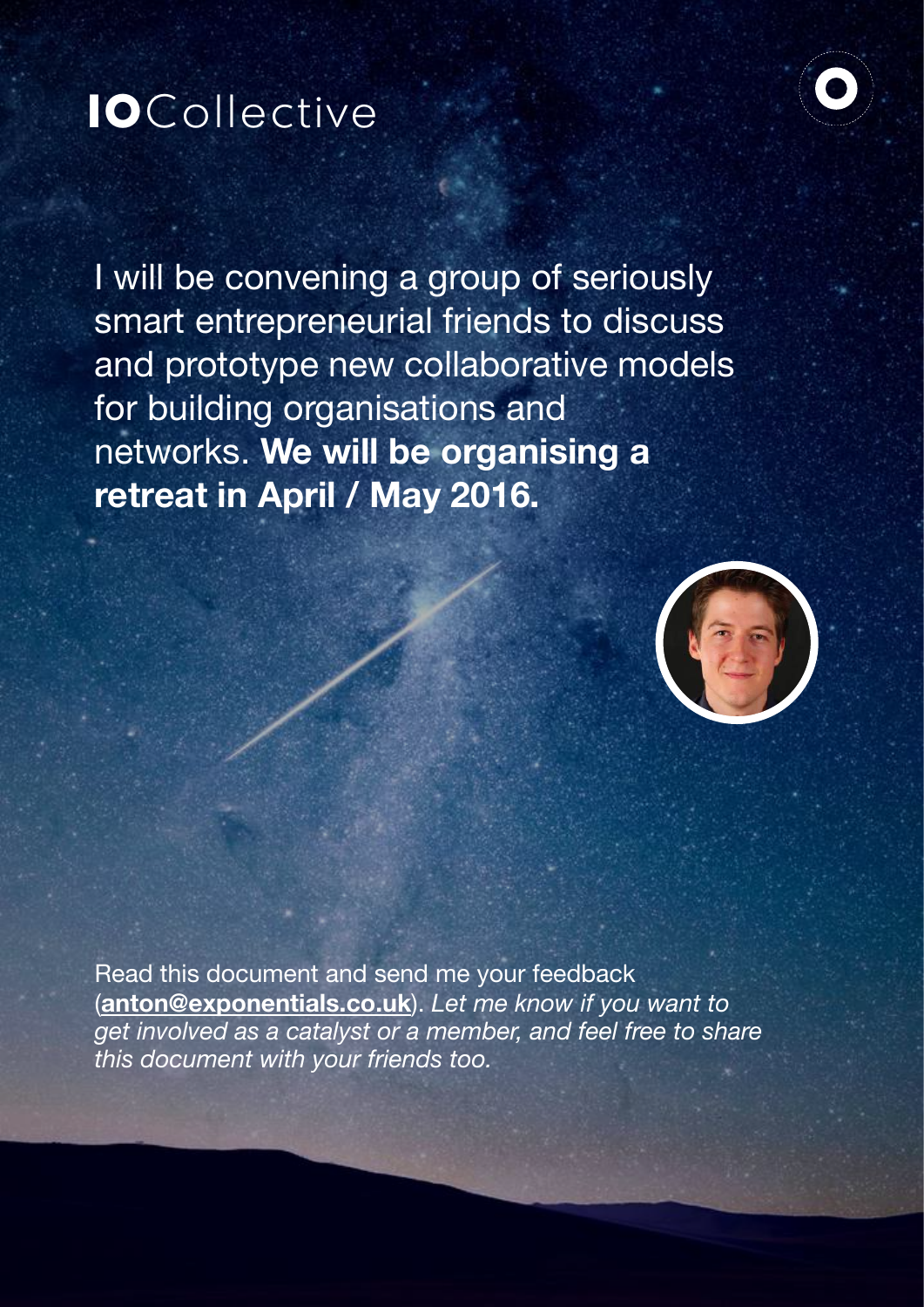

# **The IO Collective : Action Plan**



by Anton Chernikov, Founder at The Exponentials

A new collaborative, pro-social economy is emerging. This is being driven by both cultural and technological forces. We are all beginning to wake up to the fact that business, society and environment are interconnected and that many of the systems and institutions that we have today have become too big and are no longer fit for purpose. We are also beginning to see the transformational potential of exponentials technologies that enable us to spread ideas, prototype solutions and inspire action like never before.

A great metaphor for describing this paradigm shift is the metamorphosis of when a caterpillar changes into a butterfly. Biologist have studied this phenomenon and identified that this transformation is driven by a network of emergent self-organising imaginal cells. Initially, each of the imaginal cells operates as a single-cell organism – entirely independent of one another. The immune system of the caterpillar even identifies them as threats and attacks them. Regardless, the imaginal cells continue; they multiply, and they connect with one another, forming clusters. They start to resonate with the same frequency and communicate in the same language, passing information backwards and forwards until there is a tipping point – when they stop acting as individual, separate cells and instead, become a multiple-celled organism: a butterfly.

When we begin to study nature more closely, we are able to observe some kind of deeper evolutionary intelligence. In the case of the butterfly there seems to be some kind of hidden wisdom or hidden code that guides the imaginal cells towards metamorphosis. What is also remarkable is that this intelligence is able to bring forth a new being of great beauty and wondrous possibilities that has little identifiable resemblance to its past state.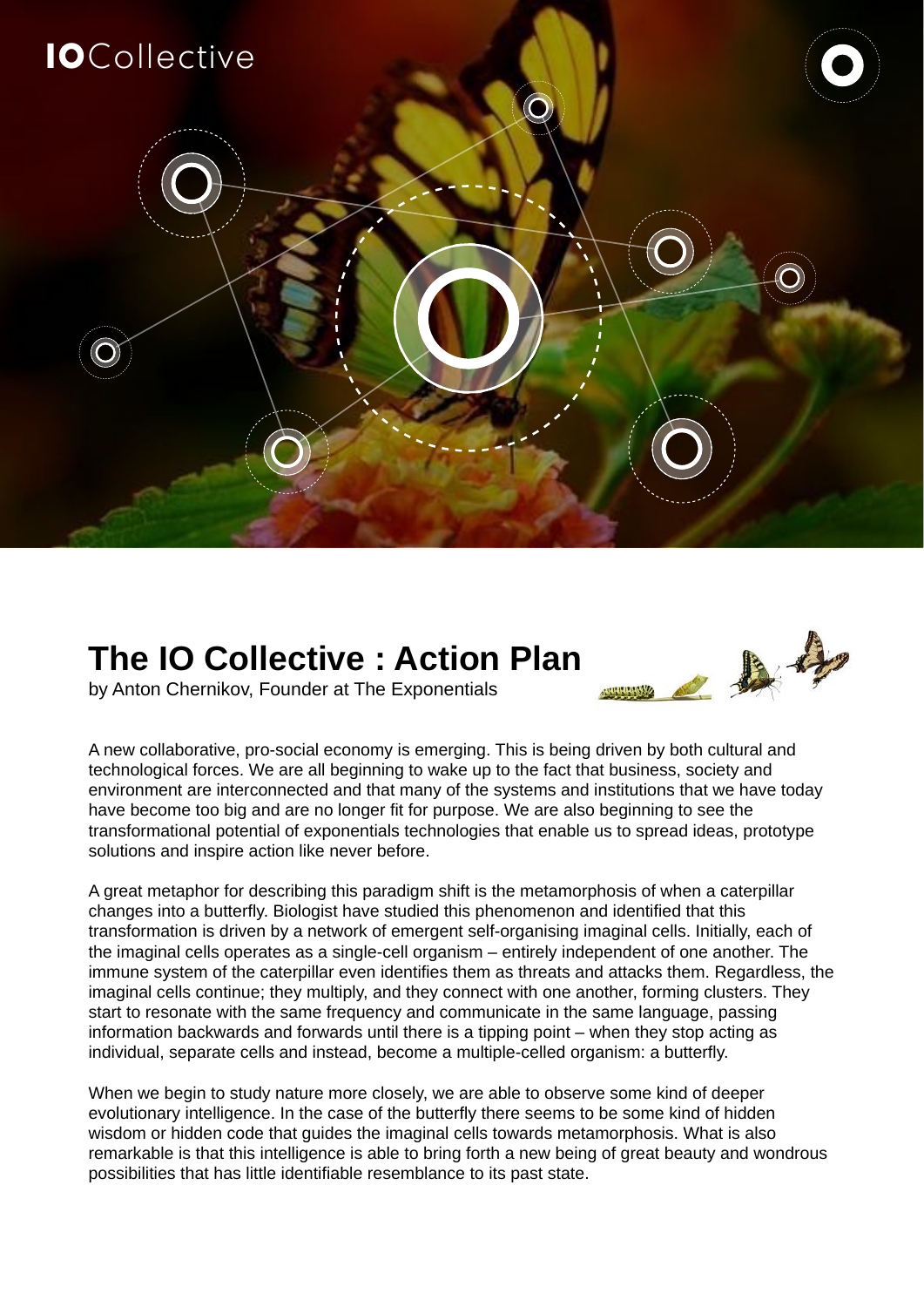Let's now apply this analogy to the modern world; and the growing economic, social and environmental challenges that we face. Can we become catalysts for the metamorphosis of our economies and our societies? Is it possible to understand and activate our innate 'human' collaborative intelligence?

This is the ultimate purpose of the IO Collective; to explore **the fundamental building blocks of collaborative intelligence** by undertaking a real world social experiment to research, curate and test out a variety of group processes, organisational structures, communication tools and event formats.

The questions we will be working with are as follows;

- How can we create networks, spaces, neighbourhoods and organisations that are truly collaborative, self-organising and resilient to the status quo?
- How can we amplify and catalyse the imaginal cells of our economy (e.g. the freelancers, activists, artists and entrepreneurs) and enable them to form larger organisms and structures, without losing their imaginal nature?
- **How can we unleash humanity's innate collaborative intelligence at an exponential scale?**

When undertaking a project such as this it is crucial to work within the context of what already exists. Recently, we have seen the emergence of a few thought leaders who embrace the principles of self-organisation and conscious leadership. Frederic Laloux's 'Teal Organization', Brian Robertson's Holocracy, Rick Falkvinge's Swarmwise, John Mackey's Conscious Capitalism, Giles Hutchins's The Nature of Business, Dave Grey's Connected Companies and Tony Hsieh's Delivering Happiness at Zappos begin to point the way towards new non-hierarchical self-organising forms of governance.

There are also many examples of emergent collaborative networks and organisations. For example, [Enspiral](http://www.enspiral.com/) describes itself as a virtual and physical network of companies and professionals working together to create a thriving society. Their network is made of three layers; a foundation, service companies and startup ventures. The members of the spiral network share resources and jobs. They also form ventures together. The network contributes time, money and skills to the foundation and everyone decides on how to invest those assets through a democratic voting system. This [video explains their mode](https://vimeo.com/125088390)l.

Another inspiration is Sandbox, recently rebranded as [Thousand Network.](http://thousandnetwork.com/) The Thousand Network is a global community that works across sectors, borders and cultures and aims to help its members strive for their best potential. Their vision is to build a global community of exceptional, passionate pioneers who inspire and empower each other to create a better world. There is a genuine culture of friendship and openness in the Thousand Network that binds the community together. There is a Facebook group for collaboration and a series of HUBs, events and retreats across the world.

It is also worth reflecting on [Baller Dinners](http://www.ballerdinner.com/) and also [Live Your Legend](http://liveyourlegend.net/). Baller dinners is a simple concept for growing a network of likeminded people. You host a dinner and invite two friends you know. Then they invite two or three more friends who don't know each other. Everyone enjoys a dinner and with the approval of existing members are welcomed into the community and are encouraged to run their own dinner. There is a super active Facebook group that underpins the dinners, which is a valuable resource to everyone involved. When it comes to Live Your Legend. they managed to scale their volunteer led meetups across 206 Cities in 57 Countries (and counting!). They modelled an event blueprint and then just let it grow organically. These are just some of the many case studies that exist today. **Our goal is to learn from, integrate and contribute to this growing movement.** 

Please email **[anton@exponentials.co.uk](mailto:anton@exponentials.co.uk)** if you want to get involved as a catalyst or a member.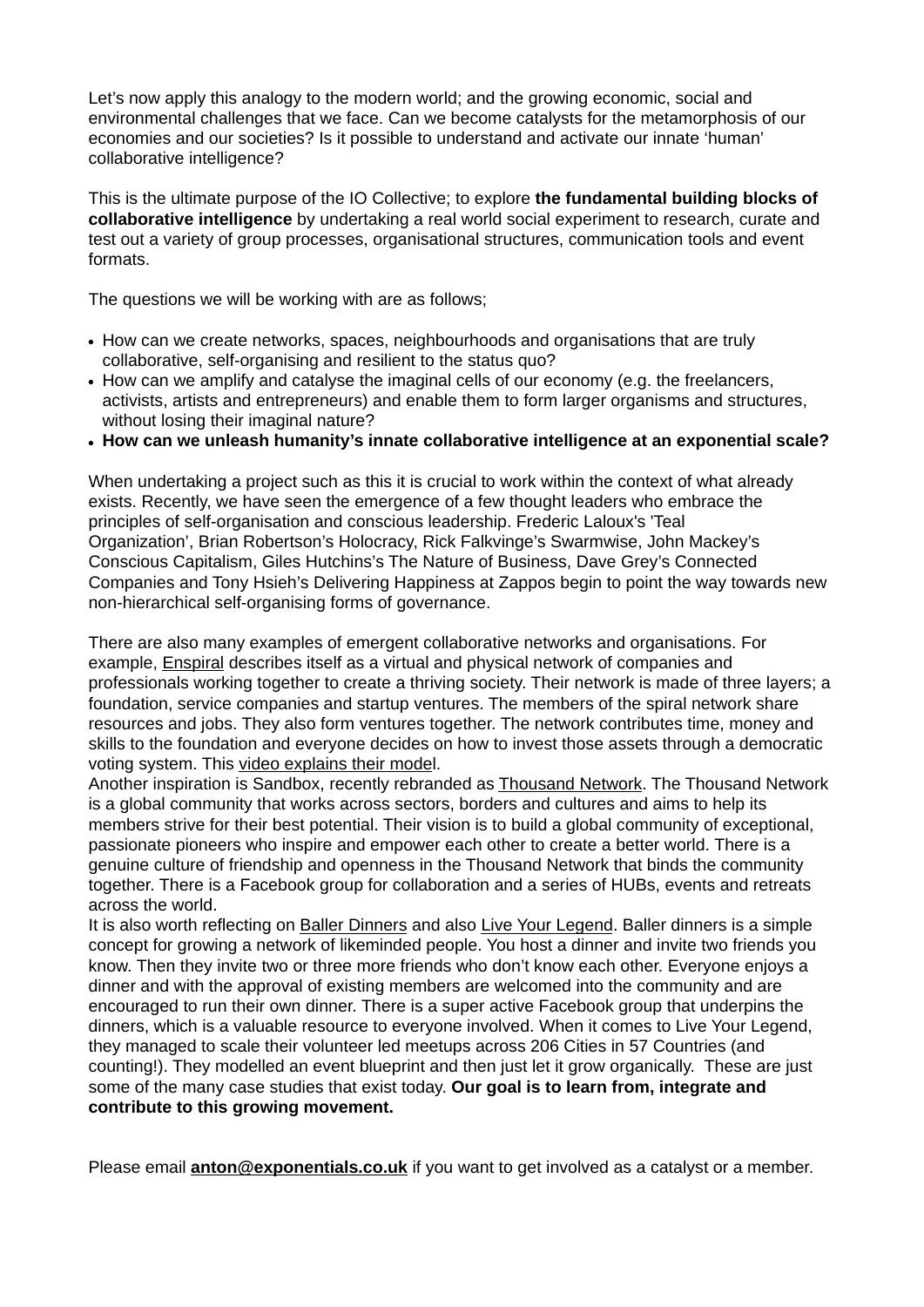

We are going to start by bringing together a group of catalysts (founding members) who resonate with the vision and purpose of this IO document. If sentences like 'understanding the fundamental building blocks of collaborative intelligence' fill you with energy and inspiration then you might just be the person we are looking for.

Within this founding group (approx. 20-30 people) there needs to be alignment, diversity and a commitment from each catalyst member to take a leading role in growing and documenting the IO Collective journey.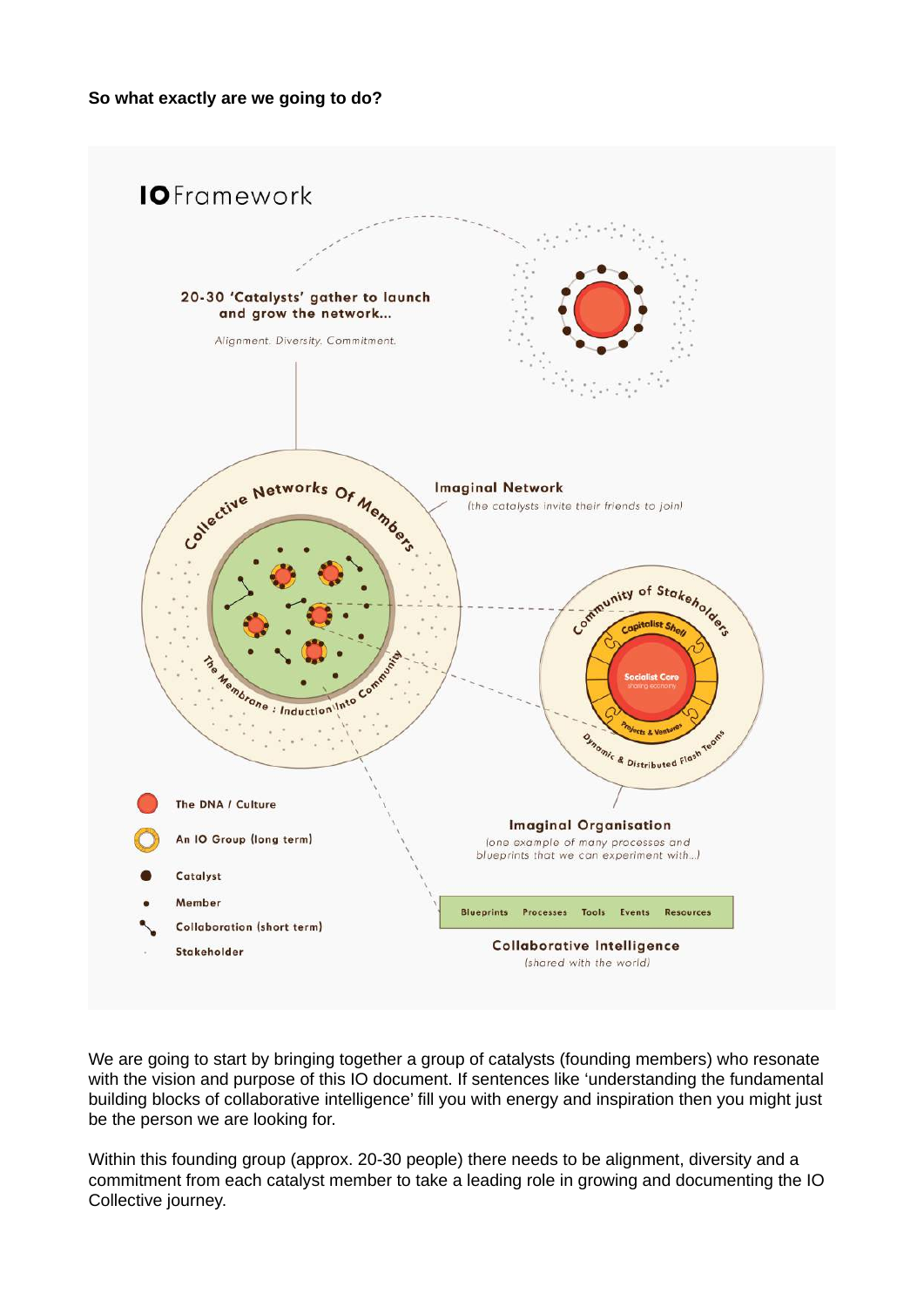To recruit this initial group of catalysts we will share this document (The IO Collective Action Plan) with likeminded friends who are based in both London and Berlin. The founder of this project, Anton Chernikov will Skype or meet with each potential catalyst to discuss the Action Plan document and the values / vision that underpin it. Steffen Stabber will take a leading role in curating the Berlin catalysts.

We shall aim to organise a retreat somewhere in nature, where everyone can meet in person sometime in April or May 2016. It is important that all the catalysts get a chance to meet in person and really connect on a one-to-one basis. A strong level of friendship and trust needs to be built as a foundation before launching the network. All tensions within the group need to be acknowledged and discussed before launching the network. There needs to be alignment and consistency around the language we use and the communications we send out. During the retreat we will not only need to define the culture, purpose and values (DNA) of the Collective, but also to design the rituals, structures and processes that will maintain this culture as the Collective grows and evolves.

After this retreat, we will launch the network with a website, a Facebook group, Google docs and a calendar of events. From this point forward the role of the catalysts will be to promote the network and take an active role in facilitating events and initiating / inducting new members. We will also set up a shared 'catalysts' Google Doc as well as scheduling monthly hangouts to discuss our group processes, reflect on recent events and brainstorm ideas for how we can improve. These hangouts will be 2 hours long. Anton will chair these sessions and will take the lead on capturing all feedback and converting it into presentations, documents and toolkits that can be then openly shared and iterated.

The long term goal is to publish a book titled 'Collaborative Intelligence' or something equally catchy, which documents the journey of the IO Collective and showcases all the blueprints that we have developed and experiments that we have prototyped. A pdf e-book will be available for free with a suggested donation, and then there will also be a hardback version for sale. A percentage of the book sale revenues will be reinvested into continuing to grow and develop the collective.

Ideally the network we build together would be as diverse as possible. This means a diversity of skills and experience, and not just a diversity of gender, age and ethnicity. However, what is more important is the commitment of the members to the purpose and culture of the group. There needs to be an alignment of values and working styles. Otherwise you will have a lot of tension and friction in the group and nothing will get done.

Before joining every new member needs to have a clear understanding of the culture and the commitments that are involved in being a member of the network.

Commitments could include;

- Having a **one to one coffee / drink / Skype call** with a member of the network that you don't know each week. This could later extend to a monthly meetup group. Instead of traditional networking and speaker events, these events should be fun, creative and informal so everyone can relax and just be themselves.
- **Inviting friends to sign up** via the website and attend a dinner. If we choose to grow internationally this could be a hangout instead.
- Attending the **live monthly hangout** between founding members to discuss the health of the network. We will be using Google+ live hangouts. Any member can tune in and share comments. However, only a small group will be participating in the call. The reason for this is because it's very difficult to manage a call with dozens and potentially hundreds of people trying to speak. Also, the hangout will be recorded and shared with everyone in the network.
- **Attending quarterly retreats, which could include one large annual festival.** Every member will need to purchase a ticket to cover the costs of running the retreat and festival. It's also important that some financial contribution is made to the organisers, who are likely to spend several weeks full time making sure the event runs smoothly. Once again all financial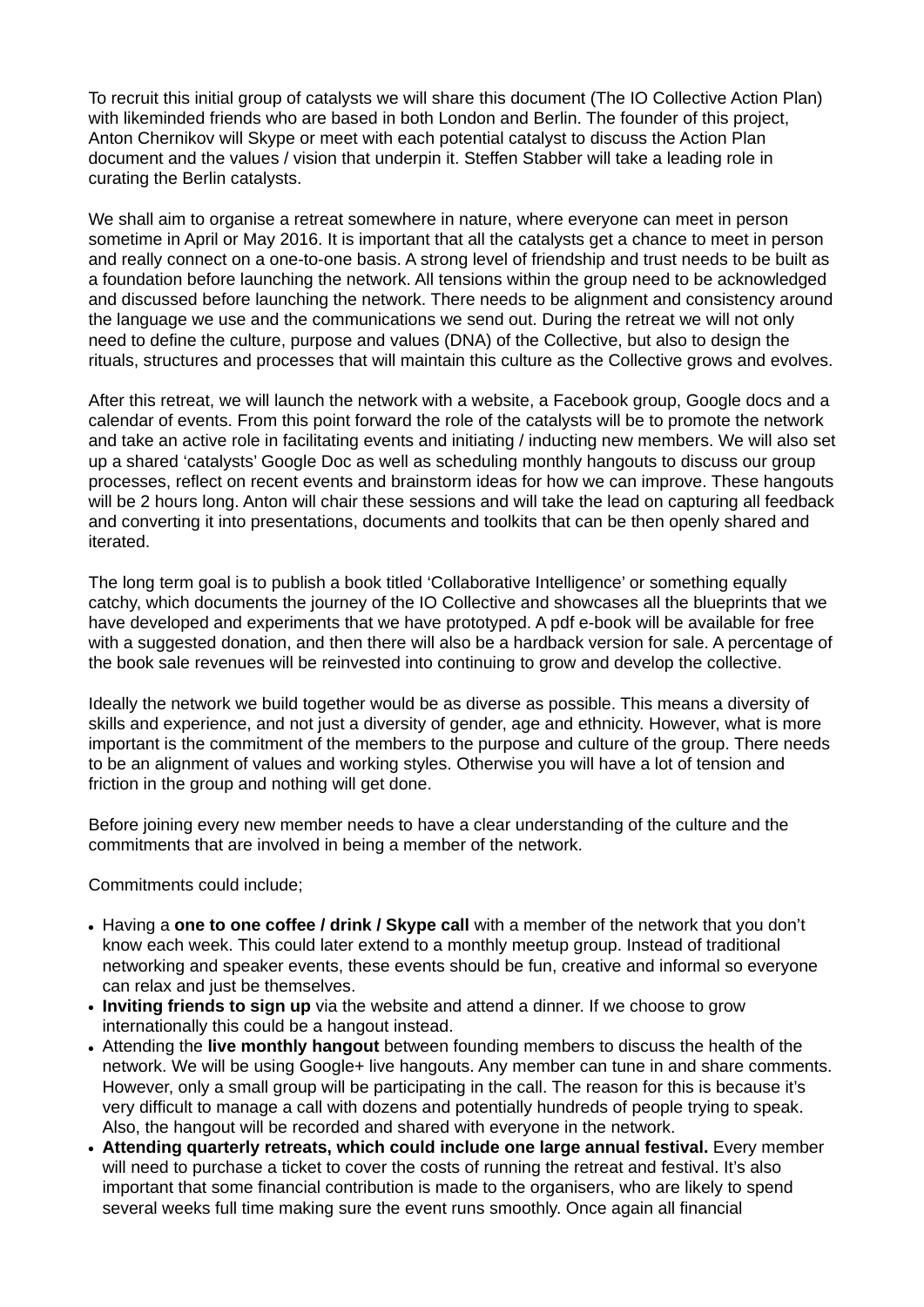transactions should be transparent. We may come up with creative ways of funding these events through sponsorship or perhaps through a membership fee that could be a % of your annual income or just a fixed price.

The specifics of how community events are funded need to be initially decided on by the founding members. Eventually, these kind of decisions can be distributed to the network as a whole. However, a key point to reinforce is that simply defaulting to democratic 'consensus' voting and decision making is not the best approach. In the early days you need to be able to make decisions fast and establish a clear vision and structure for the network. You need to have a common language and a consistent message, however you do not need to wait for consensus on every single decision.

**Another important process to get right is the etiquette of communication across the network. e.g. what is ok to ask for and what is not ok.** This is why it is so important that in the early days we recruit members who are mindful and self-aware. No one wants to be spammed with email. Also, there will be times when we are busy and less available and times when we have more spare capacity. We want to encourage everyone to be honest about how much time they can commit and what they can realistically contribute to the collective.

This is where the commercial and professional aspect of the network becomes important. If we want busy members to invest their time within the network we need to make sure they can see and feel the tangible value they receive in return. One of the things we all need to be reflecting on is how do we facilitate a genuine sharing economy within our network? How do we effectively share our ideas, skills, assets, resources and contacts?

A **private Facebook group** and **member mailing list** can be used for promoting new projects, crowdsourcing feedback and making introductions. This works great for light touch informal collaborations. In fact we can even gamify these collaborations by encouraging everyone to say thank you publicly for the value that they received from fellow members. Think of it as a virtual gratitude ritual. Human beings are wired with reciprocity. If we sense an imbalance where we have been taking more than giving, we will make a considered effort to find ways to contribute, without anyone needing to point figures. It is small rituals and nudges like this that can make a significant impact on the culture and effectiveness of the network.

Also, when it comes to offering voluntary support, it is so important that there is a focus on outcomes rather than inputs. Just saying I want to help is not helpful. Be proactive. Take the time to really understand someone's project or venture and offer specific and focussed support. It may also be useful to have a community manager that captures the 'Thank You's' on an impact wall hosted through the network website. The same can be done for useful resources and tools that are shared cross the network.

Another ritual that could be established within the network is **to create a Google doc (accessible by members only) with a bio of every member that outlines all the things that are working on right now, including links to their Linkedin, twitter, Facebook profiles**. We don't just want a copy of a Linkedin bio. Instead we want to design questions that encourage members to share their long term personal and professional goals. Perhaps we offer a word limit and encourage members to think creatively about how they communicate their values, purpose, passions, skills and experiences to the group.

Over time, as the network grows we could consider how we can use technology (e.g. dating app) to match members based on their collaboration potential. We could look at personality traits, skills, working styles, needs, availability, industry experience, location, etc… and use algorithms to identify potential teams. This is just one example of the many possibilities that could emerge from the collective as we explore new ways to scale collective action.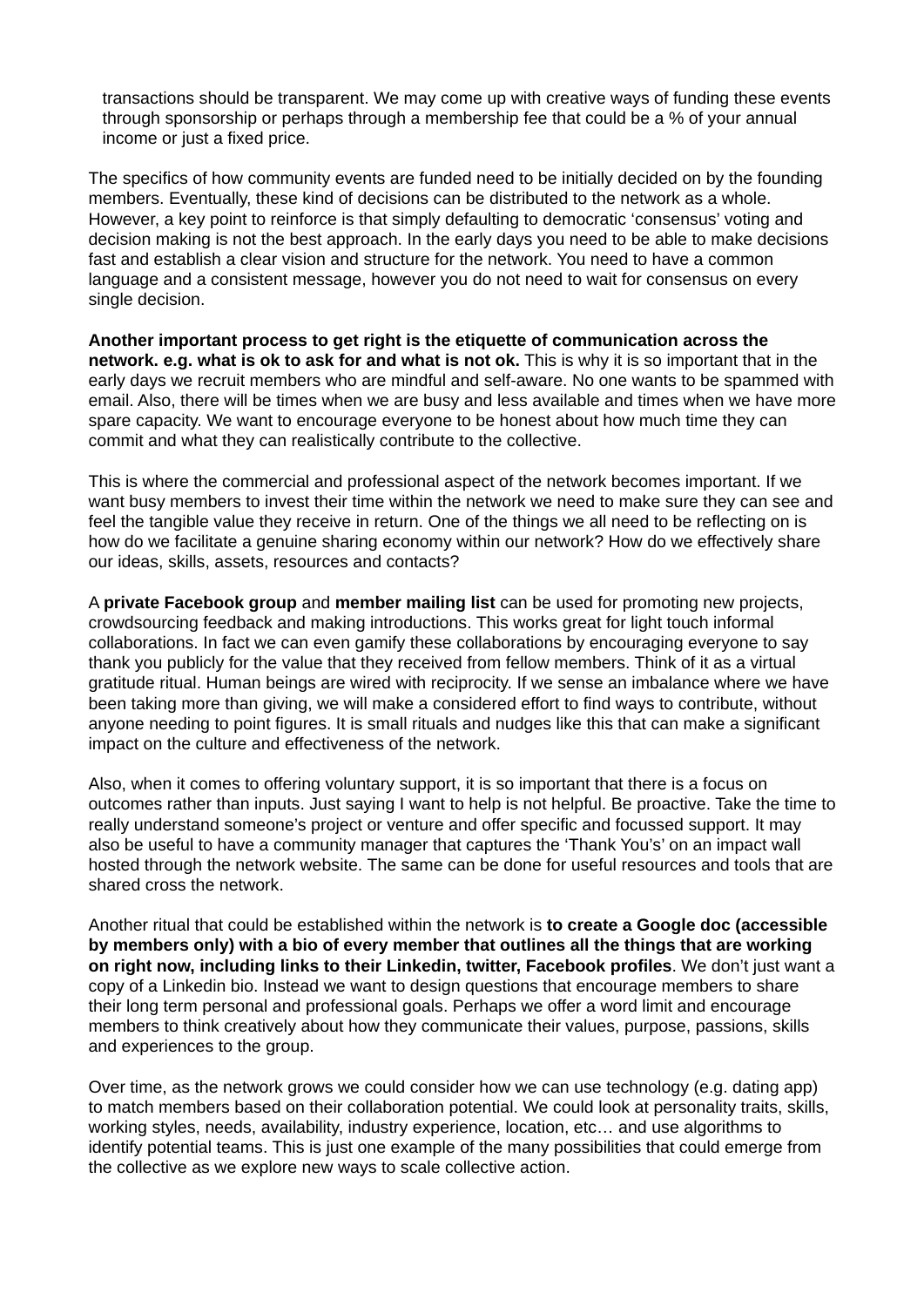One of the key goals of the catalyst retreat will be to curate and organise an archive of tools, blueprints and processes. We will look to brainstorm and map out all the different ways that members could collaborate and generate shared value. How can we all help each other find good work and reach self-sufficiency / abundance? How can we establish an accelerated learning culture? How we support each other in developing our innate collaborative intelligence?

One example of a blueprint we could design and prototype is the IO group, which adopts a Socialist Core Capitalist Shell (SCCS) model. This is the framework that we use to govern The Exponentials.



This model can be represented by three circles. **There is a Socialist Core and a Capitalist Shell (SCCS)**. The Socialist Core is driven by sharing economy principles, and the Capitalist Shell is made up of ventures & projects that are owned by core members of the IO. Then there is a wider circle labelled the 'Community of Stakeholders'. This wider network acts as a talent resource that strengthens the Capitalist shell. Dynamic and distributed flash teams can be instantly assembled and disbanded based on specific needs or opportunities. The surrounding blank space is representative of the market or economy.

The ultimate purpose of an IO is to enable individual small business owners, entrepreneurs and freelancers to co-exist within a larger organisation without giving up ownership or control of their own businesses and endeavours.

An IO (Imaginal Organisation) Group is a non-legal organisation that is bound by shared values and common purpose. The organisation is help together by a culture of trust, transparency and friendship rather than through contracts and term sheets. Legally the organisation doesn't exist. It doesn't have a bank account. It doesn't hold any assets. IO's are managed and maintained voluntarily by the guardian founder members. In many ways an IO could be described as a mastermind group or a leadership circle. All members join the tribe and give value and support to fellow members, knowing they will receive similar value in return. Everyone shares in the collective intelligence and benefits from the diversity of the group.

An IO group operates with the same level of commitment and engagement that you get inside a traditional business or organisation. There is a commitment to meet regularly (at least on a weekly basis) and to be actively involved in each other's projects and ventures. The skills of the group should be complimentary and there should be genuine accountability within the group. Members of the IO should be proactively finding ways to support each other. We share in each others successes and failures. We coach each other and make sure we are all growing exponentially. One culture hack could be to introduce monthly masterclass sessions where one of the members dives deep into their ventures and skills so that everyone can learn something new and spark new ideas for creating shared value. Within this group there is also an assumed creative commons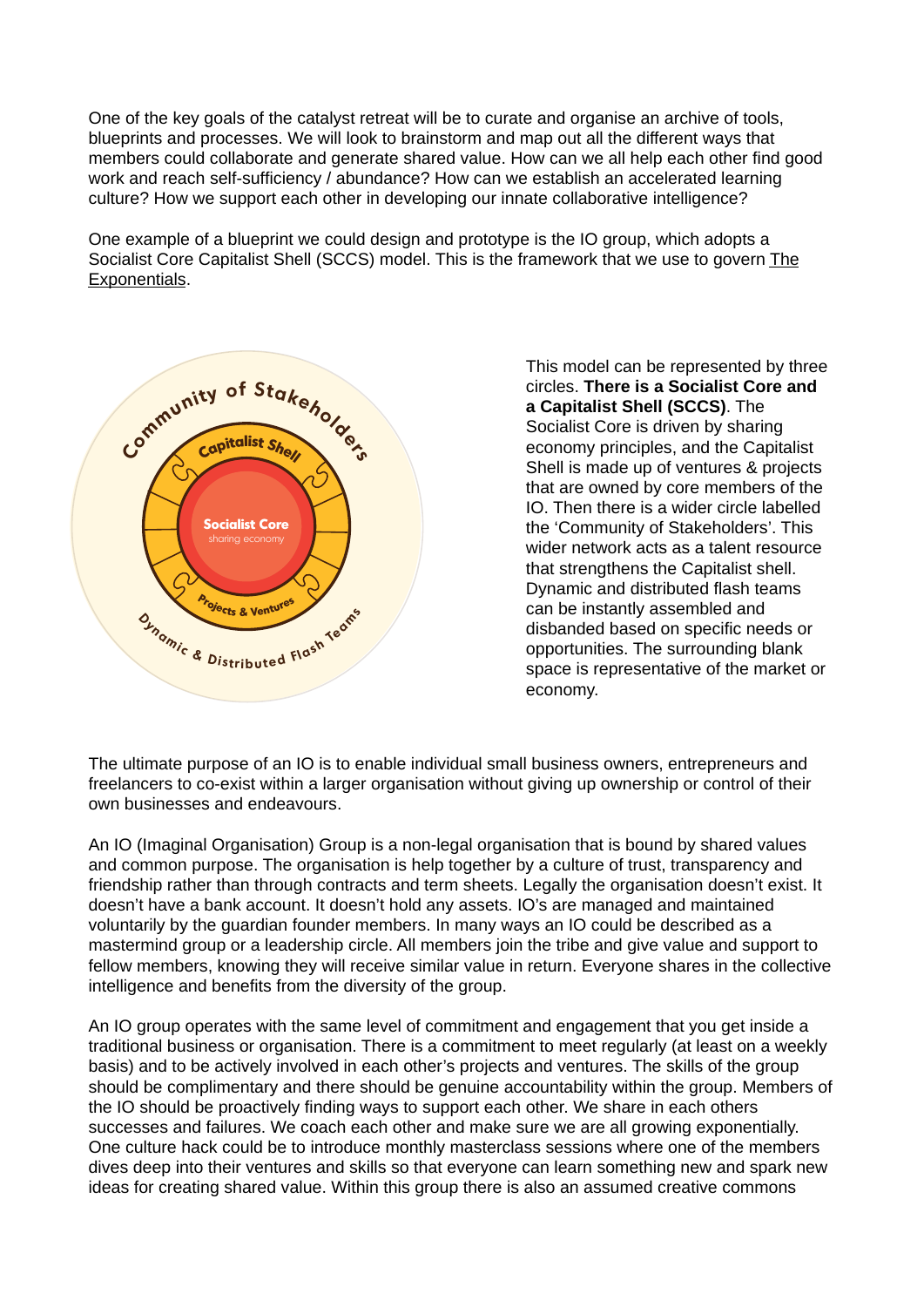principle, unless one of the members specifically requests that certain IP be kept private. This places the responsibility of the sharer to define how open they want to be with their content.

An IO group adopts a very similar culture and workflow to Holocracy / Teal organisations. However, the big difference is that there is no central organisation or complicated co-operative ownership structure. No capital or equity needs to be exchanged. No contracts need to be signed. Members just assemble and experiment with different ways to work together. If it works then an IO group is formed, and if not, the members continue to exchange value through the network in a less formal and structured way. Members should be able to move in and out of IO Groups freely based on the commitments and contributions that they wish to make. Life happens and sometimes you need to step away from past commitments. The key is for everyone to be as transparent and open about their intentions as possible.

The purpose of the IO cell (group) is to enable members to commit to deeper levels of collaboration. Not everyone would feel comfortable sharing their most valuable ideas, contacts and expertise with hundreds or thousands of people in a network. However, in a smaller group where there is greater levels of trust, commitment and transparency, deeper forms of partnership can emerge.

An IO group can range from a mastermind group that is focussed on coaching, personal growth and leadership development… to a collaborative team of businesses and entrepreneurs who work together on a variety of ventures and projects. The key is to establish a give first culture where members are continuously thinking about how you can be of value to them. There is a common understanding that 'we are all invested in each other's success'.

We have seen over many generations the destructive impact that the prioritisation of profits over value creation has on people's lives and the wider world. The IO places value creation at the heart of it's operations, and thus achieves a much more human and dynamic way of working.

With respect to the capitalist core it is important to mention that co-ownership and revenue sharing across all the ventures and projects is not necessary (although there are many benefits to adopting legally binding co-ownership governance models). In most cases the capitalist core will contain businesses that are owned independently by members. Eventually joint ventures or joint projects will emerge, but this should not be forced. An essential ingredient that makes the joint venture side of things work within IO's is transparency and a commitment towards fairness and creative commons within the group. All information about deals, payments and new joint venture partnerships are shared openly with all members of the IO group. If there is ever a conflict of interest or a situation where someone feels they are being exploited, this is identified and discussed as soon as possible.

**An IO seeks to create a unique kind of self-organising, high trust, collaborative working culture that all of us would love to work in. It seeks to bring out the best in everyone. We invest in each other. We grow together. And best of all within the IO there is no hierarchy or controlling behaviour. Everyone is their own boss.** We all have a portfolio of exciting ventures and projects we are working on at any one time. And of course we are all responsible for generating our own income.

Some of the ventures and projects in the capitalist shell will be cash cows (profitable revenue generators) or at least potential cash cows, while others may be impact focussed without the need to generate any short term income. There may be times when some founding members of an IO will have cashflow challenges. For this reason it is crucial that there is a balance between short term revenue generation and long term visionary projects so that all members of the tribe, as well as the people working for member-owned organisations are taken care of. For an IO to thrive there needs to be a culture of abundance and not scarcity at the core. This is why it is so important to be highly selective and curate the right founding members. If you get the wrong people into the socialist core they will drain out the abundance then the capitalist shell will implode and your IO will no longer exist.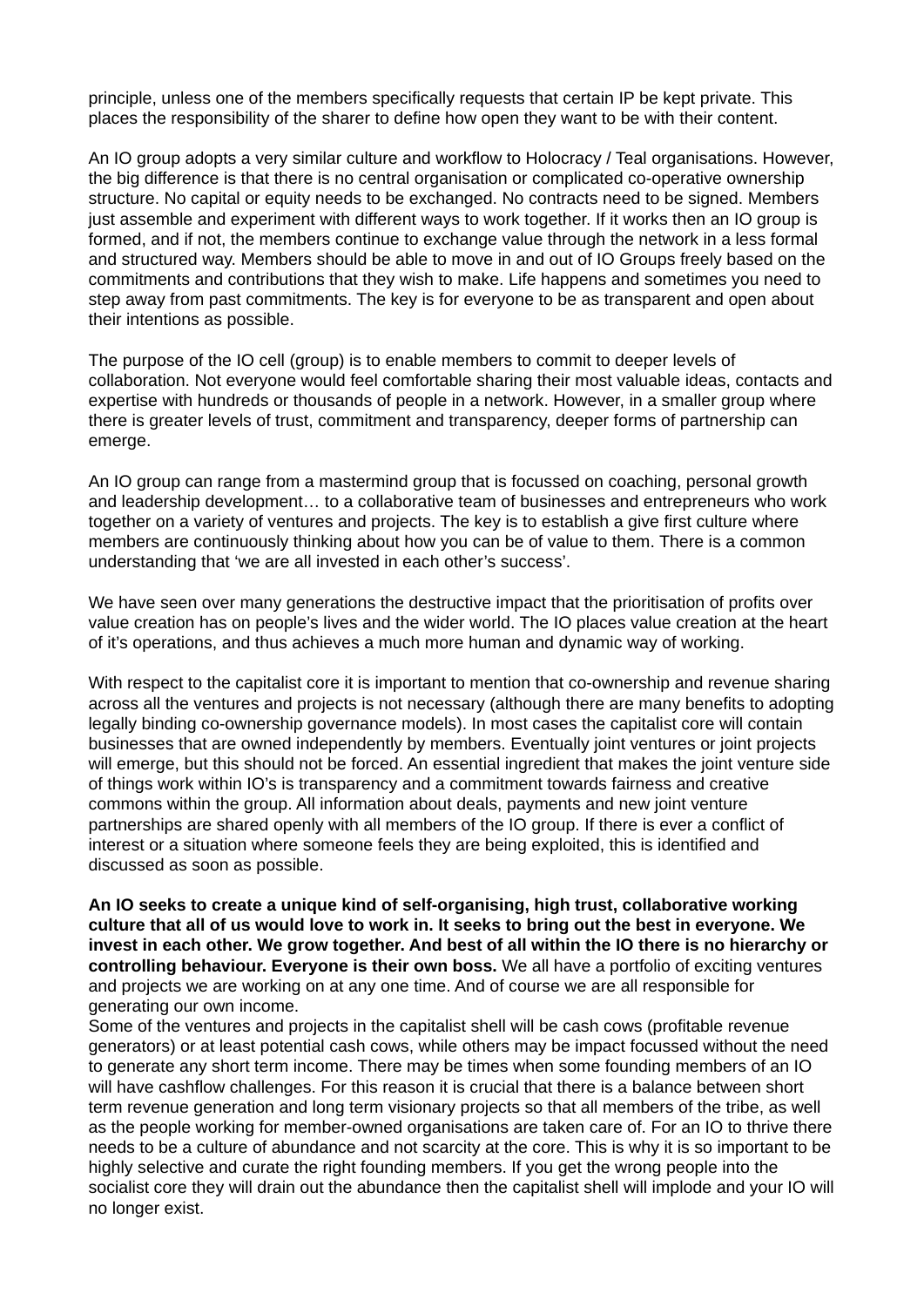**When it comes to joint projects that require a flash freelance team to be built, there is a simple and effective structure that works well. A percentage of the project fee goes to the partner(s) who closed the deal (20%). Then everyone who will deliver the project quotes a day rate or a fixed price for their part of the work. The project is delivered and any surplus profit is shared fairly across partners. This team then disbands and can reassemble at any time, in a similar way to the movie industry.**

This brings me to one of most crucial elements of the IO, the culture. Just like any organisation, an IO needs to attract members that have complimentary skillets and alignment in both values and purpose. If there is an obvious tension and personality clash between members it is a good signal that potentially this is not a good fit. Also, if the ventures and markets that the founding members are working in are too divergent it will be hard to identify enough overlap and synergy early on to establish a strong, interlocking capitalist shell.

Culture exists not only in the big picture vision, but in the day to day details. A key part of establishing an honest culture is defining your priorities, not just your values. The model we follow at The Exponentials is as follows. Our core priority is the wellbeing of our inner circle or founding tribe. If there is a problem here, this takes priority over everything else. Then we move out and look at the health of the ventures and projects we work on. Then we look at the customers we serve and finally the market we wish to transform. We are constantly reflect on the relational side of our business and not just the bottom line. It is so important that these core are regularly repeated and discussed, and that we don't default to more transactional ways of working.

It is also important that every member of the IO is committed toward developing their own personal consciousness, mindfulness and self-awareness. We are all masters of self-deception and it is important, especially when addressing conflict within an organisation, to be aware of the illusions that our emotions can create. Without this inner work, the strong relational ties that hold an IO together will fade away. In many ways this inner work helps to form the cultural DNA of the IO culture. It helps us to see the world in abundance not scarcity. It helps us to look at value holistically, not just in terms of the bottom line. However, perhaps above all this deeper wisdom makes it possible for us to manage conflict in much more constructive ways. If the time comes when a member is no long serving the best interests of the tribe, then we all work together creatively to find the best possible outcome. All opinions are shared and emotions are released. When you have nothing to own, nothing to control, nothing to fight over, the nature of the conversation changes. The ego has nothing to fight for. The IO is an intangible. It cannot be possessed by anyone. That's what makes it so powerful as an organising model. There is so much social capital in the Socialist Core that it creates the conditions for transparency, fairness and openness in the Capitalist Shell.

Ultimately, an IO's existence depends completely on the quality of relationships that exist within the socialist core. At the end of the day it is just a framework that enables genuine, lasting active collaboration between individual entrepreneurs and small business owners who want to follow their own path and yet crave the advantages of having a larger team and network behind them. An IO seeks to establish trust through rituals of communication and collaboration, without creating any hierarchy or dependencies within the tribe. The core values of friendship, transparency and shared purpose encourage the members of IO to invest in each other and grow together from both a personal and business perspective.

When inviting someone new into the core tribe, there needs to unanimous consensus between all existing tribe members. If it's not a hell yes from everyone, then it's a no. Period. Even if it's a hell yes, it is recommended to have a trial period of partnership in one of the ventures, so that genuine trust can be established. If it's a no, this does not mean rejection. This is where the 'Community of Stakeholders' circle comes in. You can still collaborate on specific ventures together within the Capitalist Shell. Perhaps you can also set up another independent IO together. As long as you can